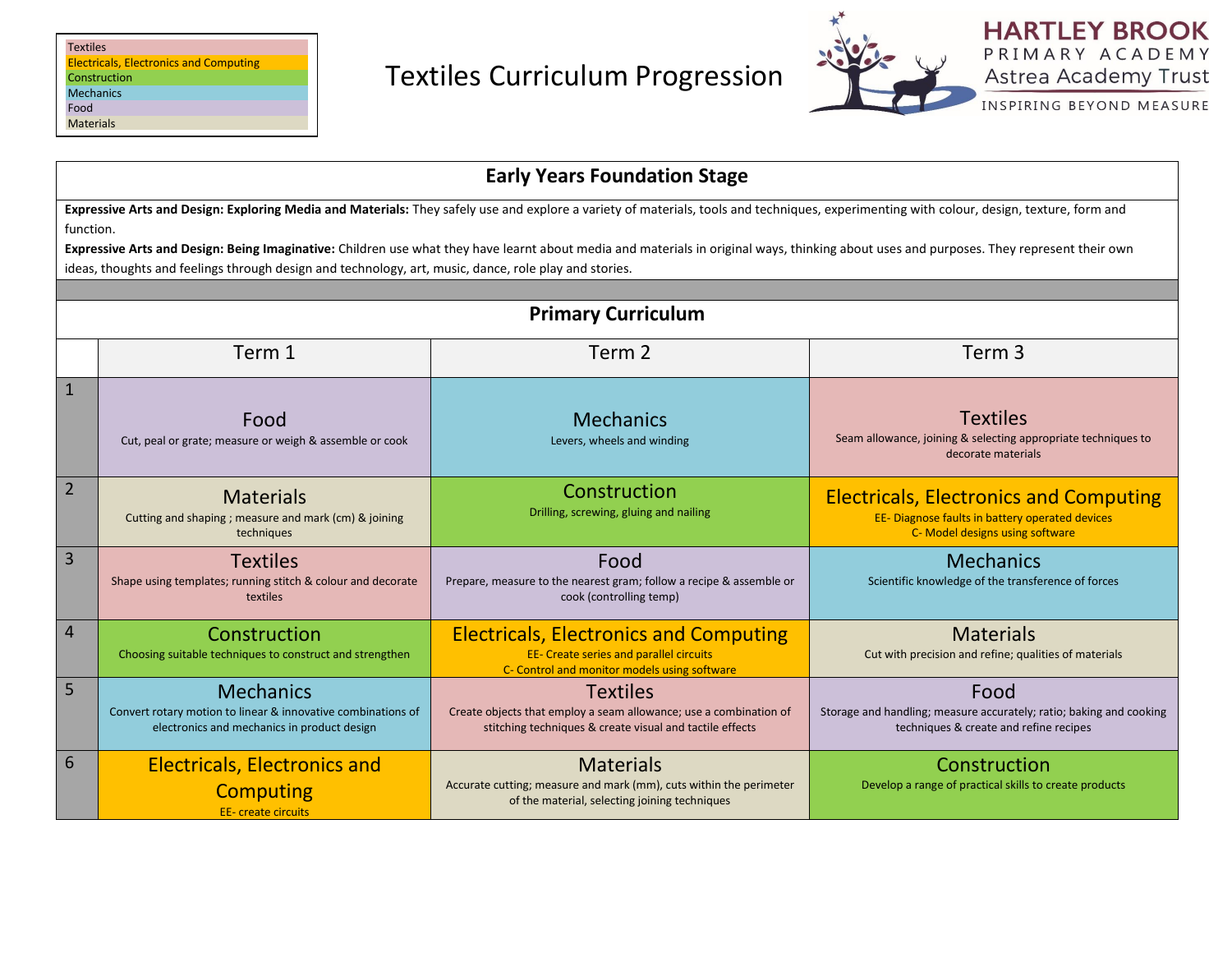

**HARTLEY BROOK** PRIMARY ACADEMY Astrea Academy Trust

INSPIRING BEYOND MEASURE

#### Year One

| Food | בטוויי |  |
|------|--------|--|
|------|--------|--|

### Coverage Concept Mapping

#### **Textiles**

- Shape textiles using templates.
- Join textiles using running stitch.
- Colour and decorate textiles using a number of techniques (such as dyeing, adding sequins or printing).

#### **To design, make, evaluate and improve**

- Design products that have a clear purpose and an intended user.
- Make products, refining the design as work progresses.
- Use software to design.

#### **To take inspiration from design throughout history**

- Explore objects and designs to identify likes and dislikes of the designs.
- Suggest improvements to existing designs.
- Explore how products have been created.

## Overarching Question

#### Planning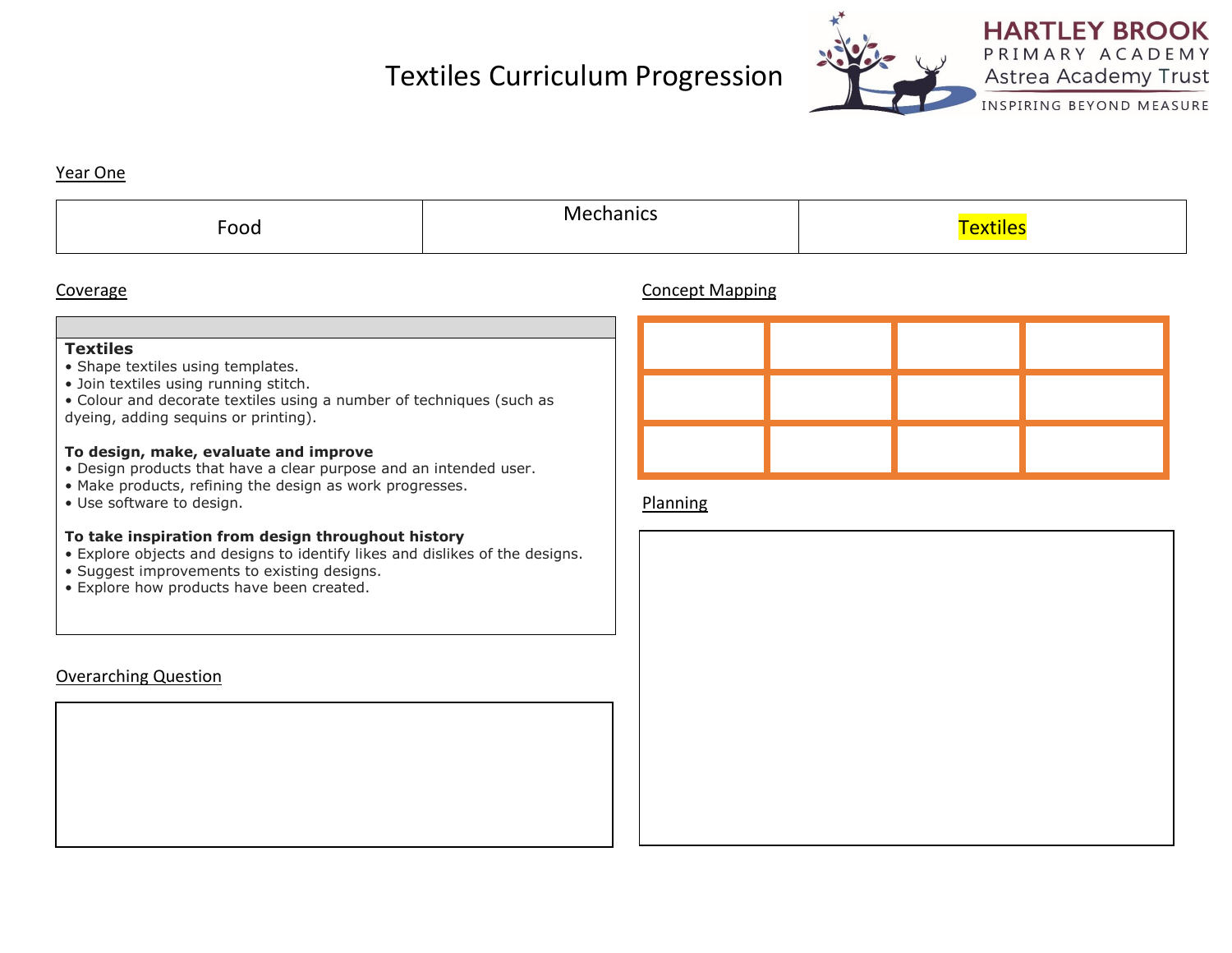

**HARTLEY BROOK** PRIMARY ACADEMY Astrea Academy Trust

INSPIRING BEYOND MEASURE

#### Year Three

|--|--|--|

#### Coverage Concept Mapping

#### **Textiles**

- Understand the need for a seam allowance.
- Join textiles with appropriate stitching.
- Select the most appropriate techniques to decorate textiles.

#### **To design, make, evaluate and improve**

- Design with purpose by identifying opportunities to design.
- Make products by working efficiently (such as by carefully selecting materials).
- Refine work and techniques as work progresses, continually evaluating the product design.
- Use software to design and represent product designs.

#### **To take inspiration from design throughout history**

- Identify some of the great designers in all of the areas of study (including pioneers in horticultural techniques) to generate ideas for designs.
- Improve upon existing designs, giving reasons for choices.
- Disassemble products to understand how they work.

### Overarching Question



#### Planning